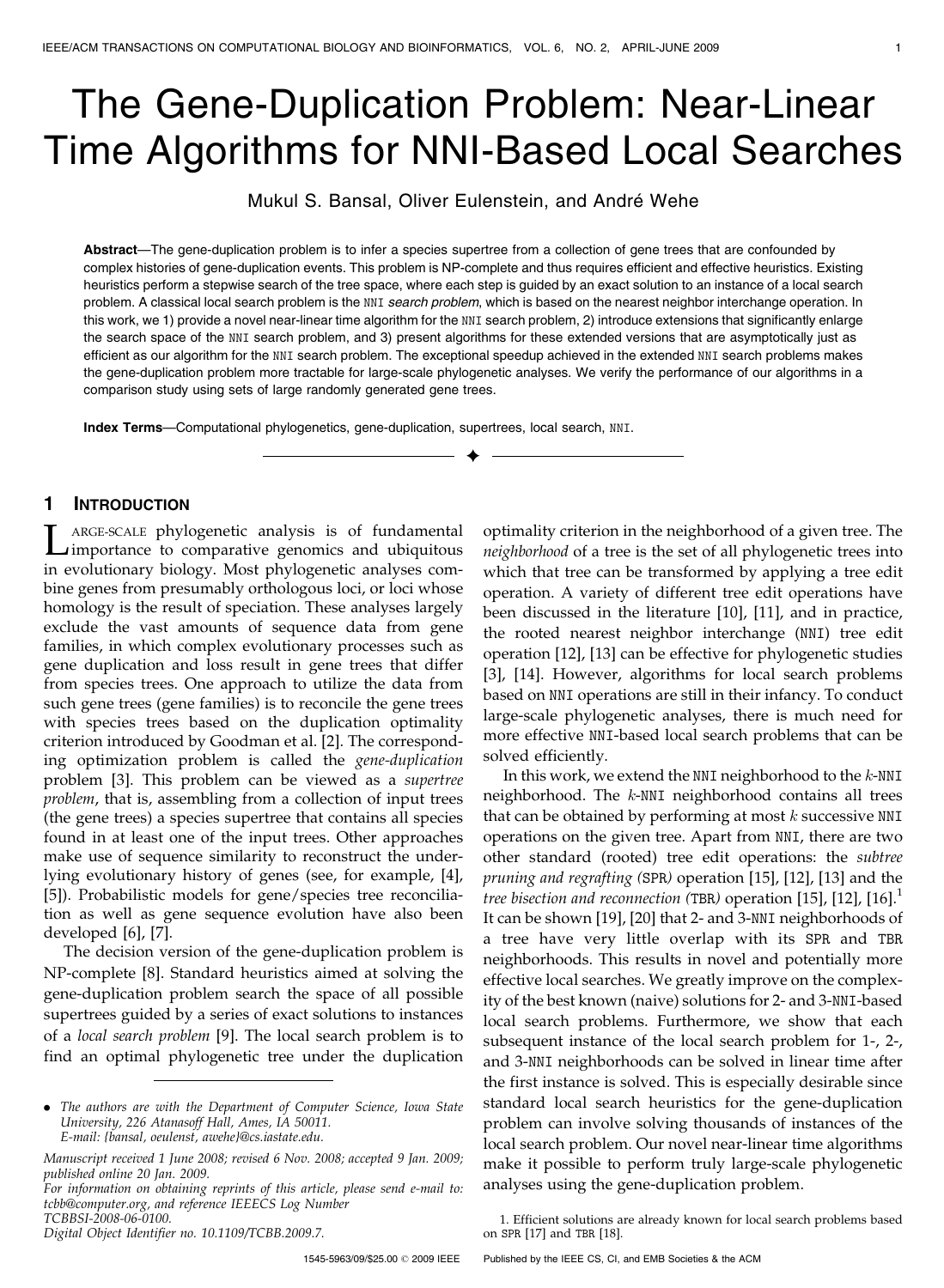

Fig. 1. (a) Gene trees G and species tree S are comparable, as the leaf-mapping from G to S indicates. M is the lca-mapping from G to S. (b) R is the reconciled tree for G and S. In species X of R, gene x duplicates into the genes  $x'$  and  $x''$ . The solid lines in R represent the embedding of  $G$  into  $R$ .

#### 1.1 Previous Results

The gene-duplication problem is based on the Gene-Duplication model from Goodman et al. [2]. In the following, we 1) describe the Gene-Duplication model, 2) formulate the gene-duplication problem, and 3) describe a heuristic approach of choice [9] to solve the geneduplication problem.

#### 1.1.1 Gene-Duplication Model

The Gene-Duplication model is well studied [21], [3], [22], [23], [24], [25], [26], [27] and explains incompatibilities between a pair of "comparable" gene and species trees through gene duplications. A gene and a species tree are comparable if a leaf-mapping exists that provides a leaf to leaf mapping that maps every leaf node in the gene tree to a leaf node in the species tree. Biologically speaking, the leaves in the gene tree represent genes and the leaves in the species tree represent species, and the leaf-mapping essentially maps each gene to the species from which it was sampled. Consider the example shown in Fig. 1, taken from [17]. The leaf to leaf mapping from the gene tree  $G$  to the species tree S is the leaf-mapping. However, both trees describe incompatible evolutionary histories. The Gene-Duplication model explains such incompatibilities by reconciling the gene tree with postulated gene duplications. For example, in Fig. 1, a reconciled gene tree  $R$  can be theoretically inferred from the species tree  $S$  by duplicating a gene  $x$  in species  $X$  into the copies  $x'$  and  $x''$  and letting both copies speciate according to the topology of S. In this case, the gene tree can be embedded into the reconciled tree. Thus, the gene tree can be reconciled by using the duplication of gene  $x$  to explain the incompatibility. The minimum number of gene duplications that are necessary under the Gene-Duplication model to explain the incompatibilities can be inferred from the mapping  $M$ , which is an extension of the given leaf-mapping.  $M$  maps every gene in the gene tree to the most recent species in the species tree that could have contained the gene. More precisely, M maps each gene to the least common ancestor of the species from which the leaves (genes) of the subtree rooted at the gene were sampled (given by the leaf-mapping). A gene in the gene tree is a (gene) duplication if it has a child with the same M mapping [21], [23]. The reconciliation cost for a gene tree and a comparable species tree is measured in the number of gene duplications in the gene tree induced by the species tree.<sup>2</sup> The *reconciliation cost* for a given collection of gene trees and a species tree is the sum of the reconciliation costs for each gene tree in the collection and the species tree. The mapping function is linear time computable on a PRAM [24] through a reduction from the least common ancestor problem [28]. Hence, the reconciliation cost for a collection of gene trees and a species tree is computable in linear time.

#### 1.1.2 Gene-Duplication Problem and Heuristics

The gene-duplication problem is to find, for a given collection of gene trees, a comparable species tree with minimum reconciliation cost. This approach has been successfully applied to phylogenetic inference in snakes [29], vertebrates [30], [31], Drosophila [32], and plants [33], among others. The decision variant of this problem and some of its characterizations are NP-complete [8], [34], while some parameterizations are fixed parameter tractable [35], [36]. Therefore, in practice, heuristics (e.g., [9]) are commonly used for the gene-duplication problem, even though they are unable to guarantee an optimal solution. These heuristics are based on local search and, consequently, involve repeatedly solving a local search problem. Such a heuristic starts with some species tree comparable with the input gene trees and finds a minimum reconciliation cost tree in its neighborhood. This constitutes one local search step. The new tree thus found then becomes the starting point for the next local search step, and so on, until a local minima is reached. Thus, at each local search step, we must solve the local search problem. The time complexity of the local search problem depends on the tree edit operation used to define the neighborhood.

Here, the edit operation of interest is the NNI operation [12], [13]. Rooted and unrooted NNI operations have been extensively studied [37]. An NNI operation on a species tree  $S$ (represented as an undirected graph) can be performed by "swapping" two of its node disjoint subtrees whose root nodes are connected by a simple path of length 3. If  $n$ denotes the number of leaves in  $S$ , then the neighborhood defined by the NNI operation on S contains  $\Theta(n)$  trees.

<sup>2.</sup> Alternatively, the reconciliation cost could be defined in the number of gene duplications and losses. However, it is often problematic to accurately infer gene losses if there are missing data. Thus, for this study, we only consider gene duplications.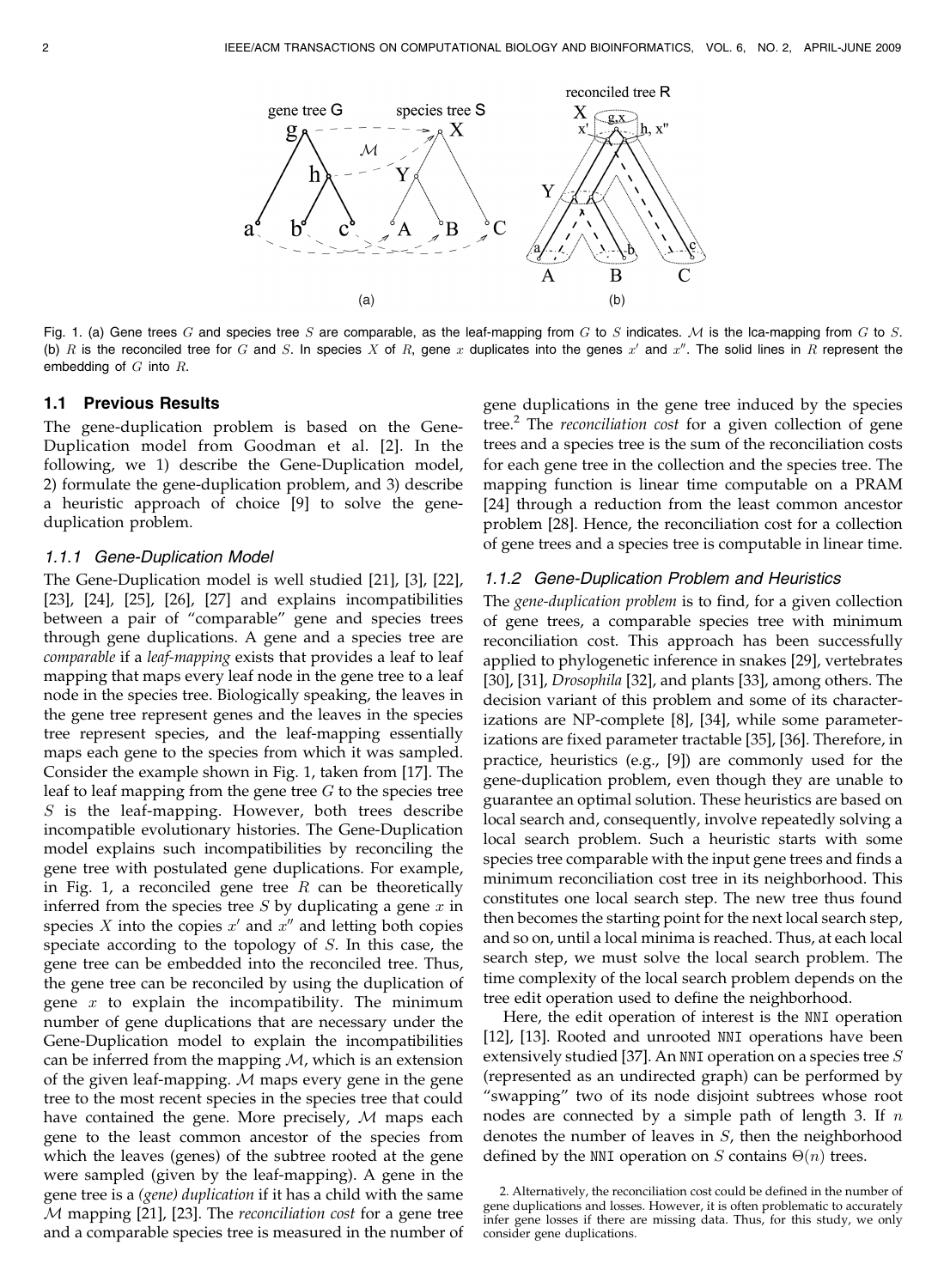## 1.2 Contribution of This Work

We provide efficient algorithms for local search heuristics based on k-NNI neighborhoods for  $k \in \{1, 2, 3\}$ . In fact, we show that local searches based on 2- and 3-NNI neighborhoods are asymptotically just as efficient as those based on 1-NNI, even though they search a much larger neighborhood of trees. Assume, for convenience, that the size of the  $r$  given gene trees differs by a constant factor from the size of the resulting species tree, which we denote by  $n$ . Local searches based on k-NNI, for  $k \in \{1, 2, 3\}$ , induce a neighborhood of size  $\Theta(n^k)$  [12], [20], and hence, best known (naive) solutions for the corresponding local search problems require  $O(rn^{k+1})$  time. We provide algorithms that solve the local search problems for both 2- and 3-NNI-neighborhoods in  $O(rn^2)$  time. The main idea of our algorithms is that once we compute the costs of all the  $\Theta(n)$  possible <code>NNI</code> operations on a tree, we can reuse these values to quickly obtain the costs of most of the trees produced by the second and third NNI operations.

Furthermore, we show that each subsequent  $k$ -NNI local search, for  $k \in \{1, 2, 3\}$ , can be solved in  $O(rn)$  time. In summary, for all three neighborhoods, the total complexity of a heuristic search involving  $p$  local search steps is  $O(rn(n+p))$ . Thus, if  $p \geq n$ , which largely holds true in practice, then the amortized time complexity per local search step is linear in the input size. Consequently, our algorithms provide a total speedup of  $\Theta(\min\{n, p\}),$  $\Theta(n \times \min\{n, p\})$ , and  $\Theta(n^2 \times \min\{n, p\})$  for heuristics that are based on 1-, 2-, and 3-NNI local searches, respectively. Note that for 2- and 3-NNI, the complexity of our algorithms is, in fact, sublinear in the size of the corresponding neighborhoods. Altogether, the substantially enlarged neighborhoods and the remarkable efficiency of our algorithms make the gene-duplication problem much more amenable to large-scale phylogenetic analyses.

We implemented our algorithms and demonstrate the improvement they offer over current solutions by applying them to several large simulated data sets. We also discuss the fixed parameter tractability of the  $k$ -NNI problem (along with its generalizations to certain other edit operations and objective functions) for arbitrary  $k$ .

#### 2 BASIC NOTATION AND PRELIMINARIES

In this section, we first introduce basic definitions and notation, and then the necessary preliminaries required for this work. Some of the notation and definitions are taken from [18].

## 2.1 Basic Definitions and Notation

A tree  $T$  is a connected graph with no cycles, consisting of a node set  $V(T)$  and an edge set  $E(T)$ . T is rooted if it has exactly one distinguished node called the root, which we denote by  $rt(T)$ . Let T be a rooted tree. We define  $\leq_T$  to be the partial order on  $V(T)$ , where  $x \leq_T y$  if y is a node on the path between  $rt(T)$  and x. The set of minima under  $\leq_T$  is denoted by  $Le(T)$  and its elements are called leaves. If  ${x, y} \in E(T)$  and  $x \leq_T y$ , then we call y the parent of x denoted by  $pa_T(x)$  and we call x a child of y. The set of all children of y is denoted by  $Ch_T(y)$ . If two nodes in T have the same parent, they are called siblings. The least common *ancestor* of a nonempty subset  $L \subseteq V(T)$ , denoted as  $lca(L)$ , is the unique smallest upper bound of L under  $\leq_T$ . A *subtree* of T rooted at node  $y \in V(T)$ , denoted by  $T_y$ , is the tree induced by  $\{x \in V(T) : x \leq_T y\}$ . T is fully binary if every node has either zero or two children. Throughout this paper, the term tree refers to a rooted fully binary tree.

#### 2.2 The Gene-Duplication Problem

We now introduce necessary definitions to state the geneduplication problem. A species tree is a tree that depicts the evolutionary relationships of a set of species. Given a gene family for a set of species, a gene tree is a tree that depicts the evolutionary relationships among the sequences encoding only that gene family in the given species.<sup>3</sup> Thus, the nodes in a gene tree represent genes from some species. In this work, we shall assume that each leaf of the gene trees is labeled with the species from which that gene was sampled. Thus, unlike species trees, a gene tree might have several leaves with the same label.

In order to compare a gene tree  $G$  with a species tree  $S$ , a mapping from each gene  $g \in V(G)$  to the most recent species in  $S$  that could have contained  $q$  is required.

**Definition 2.1 (Mapping).** The leaf-mapping  $\mathcal{L}_{G,S}$  :  $Le(G) \rightarrow$  $Le(S)$  maps a leaf node  $g \in Le(G)$  to that unique leaf node  $s \in Le(S)$  which has the same label as g. The extension  $\mathcal{M}_{G,S}$ :  $V(G) \to V(S)$  of  $\mathcal{L}_{G,S}$  is the mapping defined by  $\mathcal{M}_{G,S}(g) =$  $lca(\mathcal{L}_{G,S}(Le(G_q)))$ .

Note: For any node  $s \in V(S)$ ,  $\mathcal{M}_{G,S}^{-1}(s)$  denotes the set of nodes in G that map to node  $s \in V(S)$  under the mapping  $\mathcal{M}_{G,S}$ .

**Definition 2.2 (Comparability).** Given trees  $G$  and  $S$ , we say that G is comparable to S if, for each  $g \in Le(G)$ , the leafmapping  $\mathcal{L}_{G,S}(g)$  is well defined. A set of gene trees  $\mathcal G$  is comparable to  $S$  if each gene tree in  $G$  is comparable to  $S$ .

Throughout this paper, we use the following terminology:  $G$  is a set of gene trees that is comparable to a species tree *S*, and  $G \in \mathcal{G}$ .

**Definition 2.3 (Duplication).** A node  $v \in V(G)$  is a (gene) duplication if  $\mathcal{M}_{G,S}(v) \in \mathcal{M}_{G,S}(Ch(v))$  and we define  $\text{Dup}(G, S) = \{ g \in V(G) : g \text{ is a duplication} \}.$ 

Definition 2.4 (Reconciliation cost). We define reconciliation costs for gene and species trees as follows:

- 1.  $\Delta(G, S) = |\text{Sup}(G, S)|$  is the reconciliation cost from G to S.
- 2.  $\Delta(\mathcal{G}, S) = \sum_{G \in \mathcal{G}} \Delta(G, S)$  is the reconciliation cost from G to S.
- 3. Let  $T$  be the set of species trees to which  $G$  is comparable. We define  $\Delta(\mathcal{G}) = \min_{S \in \mathcal{I}} \Delta(\mathcal{G}, S)$  to be the reconciliation cost of G.

#### Problem 1 (Duplication).

Instance:  $A$  set  $G$  of gene trees.

Find: A species tree  $S^*$  to which  $G$  is comparable, such that  $\Delta(\mathcal{G}, S^*) = \Delta(\mathcal{G}).$ 

3. A gene family is a set of homologous genes assumed to have shared ancestry.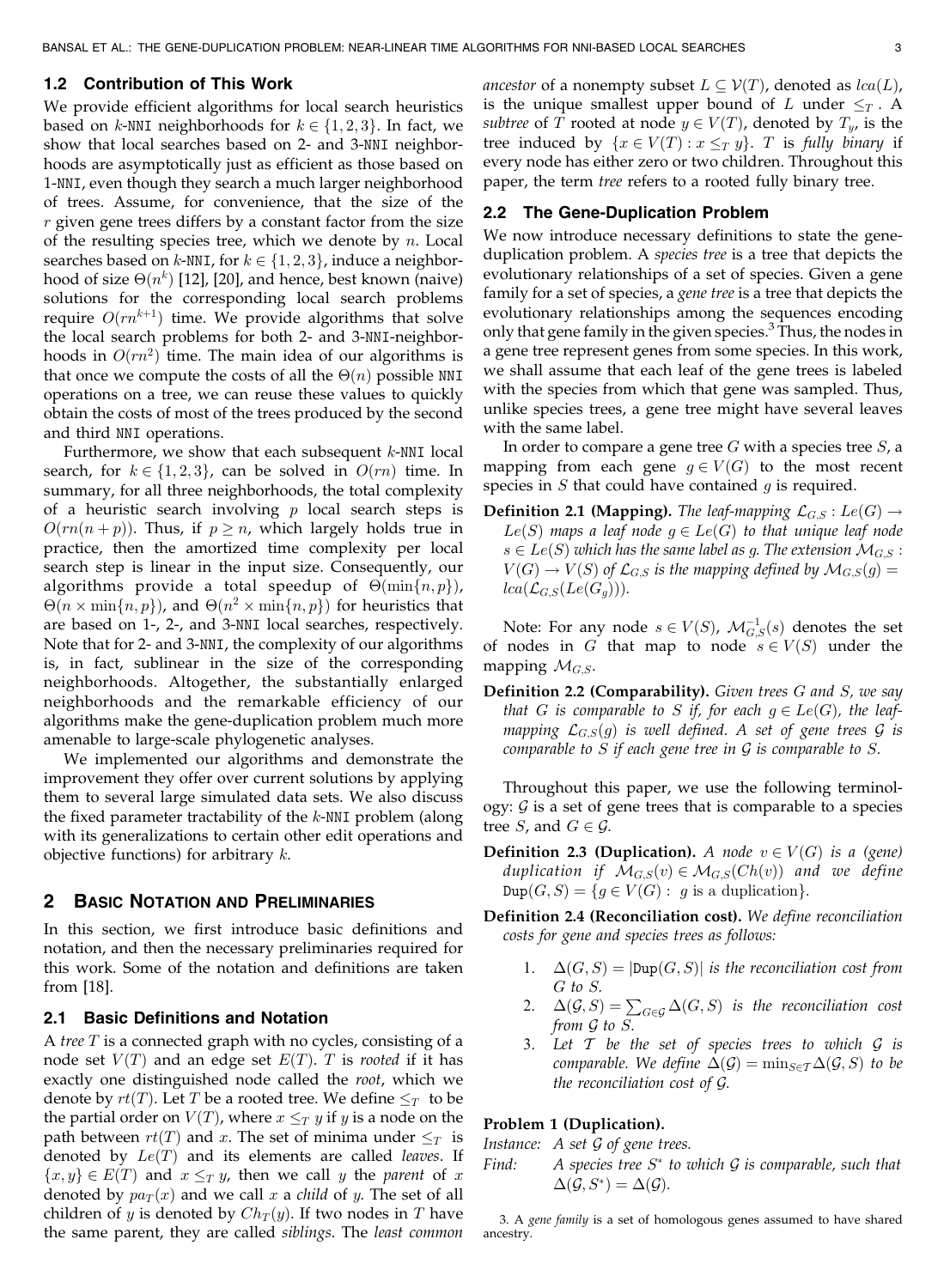

Fig. 2. The tree  $S' = \text{NNI}_S(y)$  is obtained by swapping the subtrees  $S_x$ and  $S_u$ .

#### 2.3 Local Search Problems

Here, we first provide the definition of the NNI edit operation [12], [13], and then formulate the related local search problems which were motivated in Section 1.

**Definition 2.5 (NNI operation).** Let  $T$  be a tree. For technical reasons, we first define the set valid $(T) = V(T) \setminus (\{rt(T)\} \cup$  $Ch(rt(T))$  and call its elements valid nodes in T. Now, for  $y \in valid(T)$ , we denote by  $NNI_T(y)$  the tree that is obtained from T by swapping the subtrees  $T_x$  and  $T_y$ , where x is the sibling of  $pa(y)$ . We say that the tree NNI $_T(y)$  is obtained from T by an NNI operation on y (an example is depicted in Fig. 2).

In the remainder of this paper, whenever we write  $NNI_T(y)$ we assume that  $y \in valid(T)$ .

Definition 2.6 (k-NNI neighborhood). The k-NNI neighborhood of a tree  $T$  is defined to be the set of all trees that can be obtained by performing at most k successive NNI operations on T. The k-NNI neighborhood of T is denoted by  $k$ -NNI<sub>T</sub>.

Thus, for instance, 1-NNI<sub>T</sub> (or simply NNI<sub>T</sub>) is the set  $\{NNI_T(y): y \in valid(T)\}.$ 

#### Problem 2 (k-NNI-Search).

Instance: A set G of gene trees, and a species tree S such that

 $\bigcup_{G\in\mathcal{G}}\bigcup_{g\in Le(G)}\mathcal{L}_{G,S}(g)=Le(S).$ Find: A tree  $\tilde{T}^* \in k$ -NNI<sub>S</sub> such that  $\Delta(\mathcal{G}, T^*) = \min_{T \in k\text{-NNI}_S} \Delta(\mathcal{G}, T).$ 

In the next section, we study structural properties of 1-, 2-, and 3-NNI Search problems. In Section 4, we develop our algorithm for 2-NNI-Search Problem. Our algorithm for further speedup of subsequent local search steps for 1- and 2-NNI heuristic searches appears in Section 5. A description of our algorithm for the 3-NNI-Search problem, and its further speedup appears in Section 6. In Section 7, we discuss the fixed parameter tractability of the k-NNI problem and show how the techniques developed in this paper can be applied to other edit operations and objective functions. Experimental results are discussed in Section 8 and concluding remarks appear in Section 9.

#### 3 STRUCTURAL PROPERTIES

In this section, we study the effects of an NNI operation on the mapping  $M_{G,S}$  and on the gene-duplication status of nodes from G. Throughout this section, we assume that the tree S' is defined to be  $NNI<sub>S</sub>(y)$ . Fig. 2 depicts this situation;  $v = pa<sub>S</sub>(y)$ ,  $u = pa<sub>S</sub>(v)$ , and x and z denote the siblings of v and  $y$  in  $S$ , respectively. As depicted in Fig. 2, our naming convention preserves the name of each node in the species tree before and after an NNI operation is performed on it.

Observe that when an NNI operation is performed on a tree, it only affects the mappings in a small, constant sized region of the tree. In particular, we have the following lemmas.

**Lemma 3.1.** Let  $g \in V(G)$  and  $\mathcal{M}_{G,S}(g) \notin \{u, v\}$ . Then,  $\mathcal{M}_{G,S'}(g) = \mathcal{M}_{G,S}(g).$ 

**Proof.** Suppose  $\mathcal{M}_{G,S}(g) = s$ . If  $s \in Le(S)$ , then the lemma follows immediately.

Otherwise, let  $\{a, b\} = Ch_S(s)$ , and  $\{a', b'\} = Ch_{S'}(s)$ . If  $s \notin \{u, v\}$ , then we must have  $\{Le(S_a), Le(S_b)\} =$  $\{Le(S'_{a'}) , Le(S'_{b'})\}$ . This implies that for  $s \in V(S) \setminus \{u, v\}$ ,  $\mathcal{M}_{G,S}(g) = s$  if and only if  $\mathcal{M}_{G,S'}(g) = s$ . The lemma follows.  $\Box$ 

Lemma 3.1 is central to all of our algorithms in this paper. This basic idea is developed further in Lemmas 3.2- 3.4. But first, we need a definition.

**Definition 3.1.** For any  $s \in valid(S)$ , we define diff<sub>S</sub> $(s)$  =  $\Delta(\mathcal{G}, S) - \Delta(\mathcal{G}, \text{NNI}_S(s)).$ 

The above definition is motivated by the fact that when a given species tree is modified by an NNI operation, we will find it easier to compute the change in the reconciliation cost, rather than the new reconciliation cost directly.

- **Definition 3.2 (Dependent nodes).** Given  $s \in valid(S)$ , let a and b be the siblings of  $pa_S(s)$  and s, respectively. We define  $dep_S(s) = \{a, b, s, pa_S(s)\} \cup Ch_S(s) \cup Ch_S(a) \cup Ch_S(b),$ and say that the nodes in  $dep_S(s)$  are dependent on node s in S.
- **Definition 3.3 (Independent nodes).** Given  $s \in valid(S)$ , let a and b be the siblings of  $pa<sub>S</sub>(s)$  and s, respectively. We define  $ind_S(s) = valid(S) \setminus dep_S(s)$ , and say that the nodes in  $ind_S(s)$  are independent with respect to node s in S.

Essentially, the nodes in  $ind_S(s)$  are important because they satisfy the property in Lemma 3.2. In the remainder of this paper, whenever we write  $\text{dep}_S(s)$  or  $\text{ind}_S(s)$ , we assume that  $s \in valid(S)$ . A key idea in our algorithms is that when an NNI operation is performed, much of the information computed for the original tree remains the same even for the new tree. This idea is formally captured in Lemma 3.2.

- **Lemma 3.2.** If  $s \in valid(S') \cap ind_S(y)$ , then  $diff_{S'}(s) =$  $diff_S(s)$ .
- **Proof.** Let R denote a species tree. We define  $d_{G,R}(g) = 1$  if  $g \in V(G)$  is a duplication under mapping  $\mathcal{M}_{G,R}$ , and  $d_{G,R}(g) = 0$  otherwise. Let  $a = pa_S(s)$ ,  $b = pa_S(a)$ ,  $a' =$  $pa_{S}(s)$ ,  $b' = pa_{S'}(c)$ ,  $T = NNI_{S}(s)$ , and  $T' = NNI_{S'}(s)$ . By its definition,  $diff_S(s)$  can be written as  $\sum_{G \in \mathcal{G}} \sum_{g \in V(G)}$  $d_{G,S}(g) - d_{G,T}(g)$ . Therefore, by Lemma 3.1, we have  $diff_S(s) = \sum_{G \in \mathcal{G}} \sum_{g \in \mathcal{M}_{G,S}^{-1}(a) \cup \mathcal{M}_{G,S}^{-1}(b)} d_{G,S}(g) - d_{G,T}(g).$  Similarly, we must also have

$$
diff_{S'}(s) = \sum_{G \in \mathcal{G}} \sum_{g \in \mathcal{M}_{G,S'(d')}^{-1} \cup \mathcal{M}_{G,S'}^{-1}(b')} d_{G,S'}(g) - d_{G,T'}(g).
$$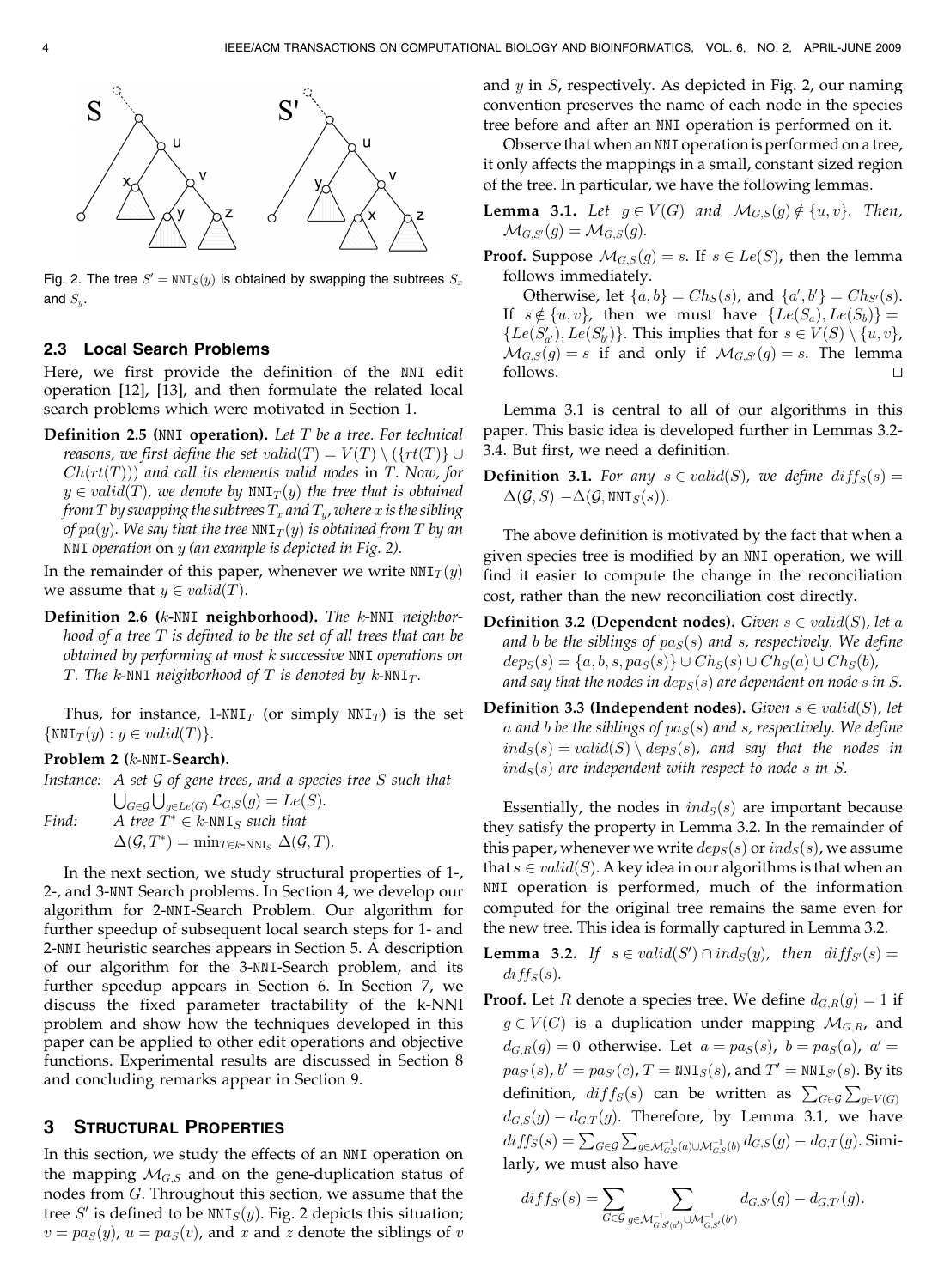Let  $p$  and  $t$  be the siblings of  $s$  and  $a$  in  $S$ , and  $p'$  and  $t'$ be the siblings of  $s$  and  $a'$  in  $S'$ , respectively. If  $s \in valid(S') \setminus dep_S(y)$ , then it can be easily verified that we must have  $Le(S_t) = Le(S'_{t'})$ ,  $Le(S_s) = Le(S'_{s})$ , and  $Le(S_p) = Le(S'_{p'})$ . This further implies that  $\mathcal{M}_{G,S}^{-1}(a) =$  $\mathcal{M}_{G,S'}^{-1}(a'), \, \mathcal{M}_{G,S}^{-1}(b) = \mathcal{M}_{G,S'}^{-1}(b'),$  and for any  $g \in \mathcal{M}_{G,S}^{-1}(a)$  $\cup {\mathcal{M}}_{G,S}^{-1}(b)$ , we must have  $d_{G,S}(g)=d_{G,S'}(g)$  and  $d_{G,T}(g)=0$  $d_{G,T'}(g)$ . Thus,  $diff_S(s) = diff_{S'}(s)$ .

The next two lemmas follow more or less from the definition of  $ind_S(s)$  and they are crucial for Lemma 4.2.

**Lemma 3.3.**  $|deg(s)| = |valid(S) \setminus ind_S(s)| \leq 10$ .

Proof. This follows as a direct consequence of the definition of  $ind_S(s)$ .

**Lemma 3.4.** If  $s \in valid(S)$ , then

$$
|\{t \in valid(S) : s \in dep_S(t)\}| \le 10.
$$

**Proof.** Let a be the sibling of s and b the sibling of  $pa_S(s)$  in S, and  ${c,d} = Ch<sub>S</sub>(s)$ . It can be easily verified that according to the definition of  $\text{dep}_S(t)$  if  $s \in \text{dep}_S(t)$ , then  $t \in \{s, pa_S(s), a, b, c, d\} \cup Ch_S(a) \cup Ch_S(b)$ . Therefore, the  $l$ emma follows.  $\Box$ 

# 4 SOLVING THE 2-NNI-SEARCH PROBLEM

In this section, we describe our algorithm to solve the 2-NNI-Search problem. The first step in our algorithm is to compute the value  $diff_S(s)$  for each  $s \in valid(S)$ . This already gives a solution to the 1-NNI-Search problem. Subsequently, the algorithm computes a minimum reconciliation cost tree in 2-NNI<sub>S</sub> \ NNI<sub>S</sub>. All trees in 2-NNI<sub>S</sub> \ NNI<sub>S</sub> are obtained by performing exactly two successive NNI operations on tree S. Consider some tree  $T \in 2{\text{-}NNI}_S \setminus \text{NNI}_S$ . There must exist two nodes  $s, t \in V(S)$  such that  $T =$  $NNI_{T}(t)$  and  $T' = NNI_{S}(s)$ . Now there are two possible cases: 1)  $t \in ind_S(s)$  or 2)  $t \notin ind_S(s)$ .

Our algorithm computes a minimum reconciliation cost tree among the trees that satisfy Case 1 above, and a minimum reconciliation cost tree among the trees that satisfy Case 2. It also computes a minimum reconciliation  $cost$  tree in  $NNI<sub>S</sub>$ . The tree with minimum reconciliation cost among these three trees must be a minimum reconciliation cost tree in  $2$ -NNI<sub>S</sub>.

Handling Cases 1 and 2 separately allows us to apply the lemmas seen in the previous section. In particular, for Case 1, we can make use of the fact that node  $t$  is independent with respect to node  $s$  in  $S$ , which allows us to reuse the information computed previously, and for Case 2, we can make use of the fact that for any given s, the number of possible candidates for  $t$  is limited. In the remainder of this section, we show how these ideas allow us to efficiently compute a minimum reconciliation cost tree in  $2$ -NNI<sub>S</sub> \ NNI<sub>S</sub>.

We will first show how to handle Case 2. That is, we show how to find a minimum reconciliation cost tree for the case when  $t \notin ind_S(s)$ . The following lemma shows that if  $t \notin ind_S(s)$ , then  $t \in deg_S(s)$  (even though  $valid(T)$  need not be identical to  $valid(S)$ ).

**Lemma 4.1.** Given  $s, t \in V(S)$  such that  $T = \text{NNI}_{T'}(t)$  and  $T' = \text{NNI}_{S}(s)$ , if  $t \notin ind_{S}(s)$ , then  $t \in dep_{S}(s)$ .

**Proof.** Node  $t$  must satisfy exactly one of the following:

- 1.  $t \in valid(S)$ : In this case, the lemma must hold true by Definition 3.3.
- 2.  $t \notin valid(S)$ : It is easy to verify that this is only possible if  $t = s$ . And hence, the lemma holds true in this case as well.

The lemma follows. 
$$
\Box
$$

Based on the above lemma, we can immediately conclude that in Case 2, for each of the possible  $O(n)$  candidates for S, there are only 10 possible candidates for  $t$ .

The following lemma shows how to efficiently compute a minimum reconciliation cost tree for Case 1.

- **Lemma 4.2.** Let  $A$  denotes the set of the first 11 nodes valid in  $S$ arranged according to the decreasing values of  $diff_S(s)$ . Let  $\Gamma = \{T : T = \text{NNI}_{T}(t), T' = \text{NNI}_{S}(s), \text{ and } t \in ind_{S}(s)\}.$  Let  $R^* \in \Gamma$  with minimum reconciliation cost. Then, there exists a pair of nodes  $a, b \in A$  such that  $b \in ind_S(a)$ ,  $R = \text{NNI}_{R'}(b)$ ,  $R' = \text{NNI}_S(a)$ , and  $\Delta(\mathcal{G}, R^*) = \Delta(\mathcal{G}, R)$ .
- **Proof.** Let  $c, d \in valid(S)$  such that  $R^* = \text{NNI}_{S'}(d)$ , where  $S' = NNI<sub>S</sub>(c)$  and  $d \in ind<sub>S</sub>(c)$ . Also observe that, for any species tree T, if  $s, t \in valid(T)$  and  $t \in ind_T(s)$ , then  $t \in valid(NNI<sub>T</sub>(s)).$  Thus, it is sufficient to show that there exist two nodes  $a, b \in A$ , where  $b \in ind_S(a)$  such that  $diff_S(a) + diff_{NNI_S(a)}(b) \ge diff_S(c) + diff_{NNI_S(c)}(d)$ . By Lemma 3.2, we know that  $diff_{NNIs(a)}(b) = diff_S(b)$ and  $diff_{NNIs(c)}(d) = diff_S(d)$ . Therefore, to complete this proof, we will show that  $diff_S(a) + diff_S(b) \ge diff_S(c) +$  $diff_S(d)$ .

Set  $a, b$  to be the pair of nodes in A such that  $b \in ind_S(a)$ , for which  $diff_S(a) + diff_S(b)$  is maximized. By Lemma 3.3, we know that such a pair must exist. There are now four possible cases:

- 1.  $c, d \in A$ . In this case, by our choice of a and b, we must have  $diff_S(a) + diff_S(b) \geq diff_S(c)$  $+$  diff<sub>S</sub> $(d)$ .
- 2.  $c \in A$  and  $d \notin A$ . In this case, there must exist (by Lemma 3.3 and the definition of the set  $A$ ) a node  $e \in A$  such that  $diff_S(e) \geq diff_S(d)$  and  $e \in ind_S(c)$ . Therefore, we must have  $diff_S(a)$  +  $diff_S(b) \geq diff_S(c) + diff_S(d).$
- 3.  $c \notin A$  and  $d \in A$ . In this case, there must exist (by Lemma 3.4 and the definition of the set  $A$ ) a node  $e \in A$  such that  $diff_S(e) \geq diff_S(c)$  and  $d \in ind_S(e)$ . Therefore, we must have  $diff_S(a)$  +  $diff_S(b) \geq diff_S(c) + diff_S(d).$
- 4.  $c, d \notin A$ . In this case, by the definition of set A and our choice of a and b,  $diff_S(a) + diff_S(b) \geq$  $diff_S(c) + diff_S(d)$ .

The lemma follows.  $\Box$ 

We can now present our algorithm to solve the 2-NNI-Search problem. We call this algorithm ALG-2-NNI, and a description of this algorithm appears as Algorithm 1.

#### Algorithm 1. ALG-2-NNI

**Input:** A set of gene trees  $\mathcal{G}$ , and, a species tree S

**Output:** A tree  $T^* \in k$ -NNI<sub>S</sub> such that  $\Delta(\mathcal{G}, T^*) =$  $\min_{T\in k-\text{NNI}_S}\Delta(\mathcal{G},T)$ 

- 1: for each  $s \in valid(S)$  do
- 2: Compute the value  $diff_S(s)$ .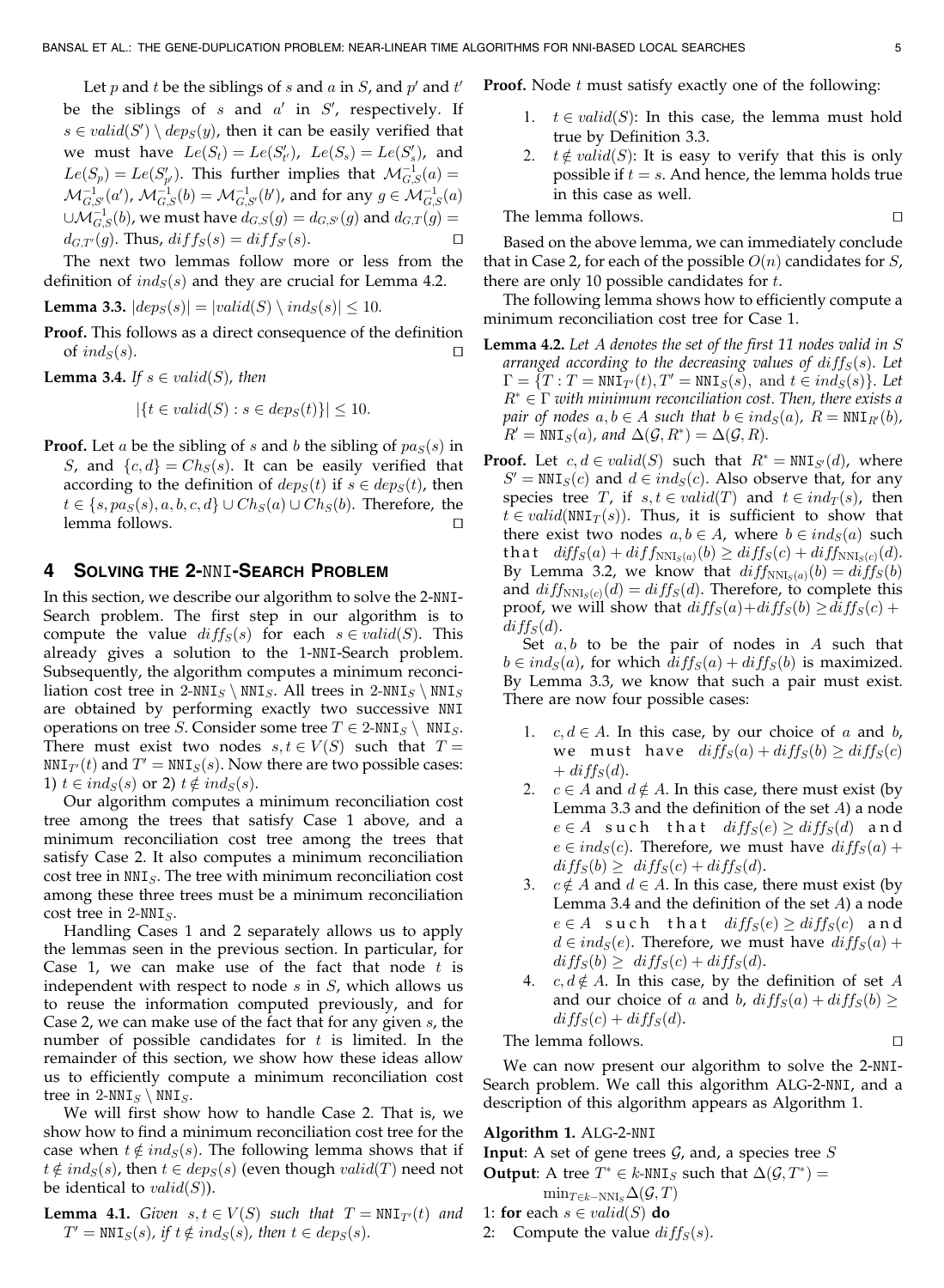- 3: Let  $\alpha = \arg \max_{a \in valid(S)} diff_S(a)$ , and set  $T_1 = \text{NNI}_S(\alpha)$ .
- 4: Let A denote the set of the first 11 nodes valid in S arranged according to decreasing values of  $diff_S(s)$ .
- 5:  $(\alpha, \beta) = \arg \max_{(a,b):a,b \in A, b \in ind_S(a)} diff_S(a) + diff_S(b).$
- 6: Set  $T = \text{NNI}_S(\alpha)$  and  $T_2 = \text{NNI}_T(\beta)$ .
- 7: Set  $T_3 = T_2$ .
- 8: for each  $s \in valid(S)$  do
- 9: Set  $T = NNIs(s)$ .
- 10: for  $t \in valid(T) \cap dep_S(s)$  do
- 11:  $R = \text{NNI}_T(t)$ .<br>12: if  $\Delta(G, T_3)$
- if  $\Delta(G, T_3) > \Delta(G, R)$  than
- 13: Set  $T_3 = R$ .

14: return  $\arg \min_{T \in \{T_1, T_2, T_3\}} \Delta(\mathcal{G}, T)$ .

The input for Algorithm 1 is a set of gene trees  $\mathcal G$  and a species tree *S*. Let  $n = |Le(S)|$  and  $r = |G|$ . To simplify the complexity analysis, we shall assume that all input gene trees have almost the same size. Thus, let  $m = |Le(S)| +$  $|Le(G)|$  for some  $G \in \mathcal{G}$ . Note: The speedup obtained by our algorithm does not depend on this simplifying assumption.

Theorem 4.1. Algorithm 1 solves the 2-NNI-Search problem in  $O(rmn)$  time.

**Proof (Correctness).** Each tree  $T \in 2$ -NNI<sub>S</sub> belongs to one of the following cases:

- 1.  $T \in NNI<sub>S</sub>$ : The tree  $T_1$  computed in Algorithm 1 (line 3) is a tree with minimum reconciliation cost among all trees in  $NNI<sub>S</sub>$ .
- 2.  $T \in 2{\text{-}NNI_s} \setminus \text{NNI_s}$ : There exist two nodes  $s, t \in$  $V(S)$  such that  $T = NNI_{T}(t)$  and  $T' = NNI_{S}(s)$ . We now have two possible cases:
	- a.  $t \in ind_S(s)$ : According to Lemma 4.2, the tree  $T_2$  computed by Algorithm 1 (lines 4-6) must be a minimum reconciliation cost tree among all trees in this case.
	- b.  $t \notin ind_S(s)$ : According to Lemma 4.1, the tree  $T_3$  computed by Algorithm 1 (lines 8-13) must be a minimum reconciliation cost tree among all trees in this case.

Therefore, a minimum reconciliation cost tree among  $T_1, T_2, T_3$  must be a solution to the 2-NNI-Search problem. (Complexity). Computing the tree  $T_1$  involves computing the  $diff_S(s)$  value for each  $s \in valid(S)$ , and identifying the node *a* for which  $diff_S(a)$  is maximum. Computing the reconciliation cost for a given species tree takes  $O(rm)$ time. Therefore, computing  $T_1$  takes  $O(rmn)$  time.

After  $T_1$  has been computed, computing the tree  $T_2$ involves creating the set A (which takes  $O(n)$  time), and then evaluating every possible two-element ordered pair from A. Each evaluation takes  $O(1)$  time, and the number of possible ordered pairs is  $O(|A|^2)$ , i.e.,  $O(1)$ . Therefore, computing  $T_2$  (after having computed  $T_1$ ) requires  $O(n)$ time.

Computing  $T_3$  involves evaluating the reconciliation costs of at most  $10 \times n$ , i.e.,  $O(n)$  trees, and then picking the best tree among these. Therefore, computing  $T_3$ requires  $O(rmn)$  time.

In conclusion, the time complexity of Algorithm 1 is  $O(rmn)$ .

The time complexity of the naive solution for the 2-NNI-Search problem is  $\Theta(rn^2m)$ . Thus, our algorithm improves on the current solution by a factor of  $\Theta(n)$ .

# 5 FURTHER SPEEDUP FOR 1- AND 2-NNI HEURISTICS

As mentioned earlier, standard local search heuristics for the Duplication problem involve solving many instances of these local search problems. Consider a heuristic search involving  $p$  instances of the local search problem, then using our faster algorithm for the 2-NNI-Search problem allows both 1- and 2-NNI-based heuristics to run in  $O(p r m n)$  time. We will now show that the 1-, 2-NNI-based heuristics can, in fact, both be executed in  $O(rm(n + p))$  time.

## 5.1 Heuristics Based on 1-NNI

Existing algorithms for the 1-NNI-Search (or simply NNI-Search) problem have a time complexity of  $O(rmn)$ , and hence, they solve the NNI-based heuristic problem in  $O(rpmn)$  time. Our algorithm to solve the NNI-Search problem involves computing the value  $diff_S(s)$  for each  $s \in valid(S)$ , and then picking a tree T such that  $T =$  $\texttt{NNI}_S(\alpha)$ , where  $\alpha = \argmax_{a \in \text{valid}(S)} \textit{diff}_S(a)$ . This also requires  $O(rmn)$  time. However, this approach allows us to reuse most of the previously computed information in subsequent iterations of the local search.

Let  $T$  denote a minimum reconciliation cost tree in  $NNI<sub>S</sub>$ . Then, there exists a node a such that  $T = NNI_S(a)$ . For the next iteration, we must compute a minimum reconciliation cost tree in  $NNI<sub>T</sub>$ . As seen earlier, this involves computing the value  $diff_T(s)$  for each  $s \in valid(T)$ . By Lemma 3.2, we know that  $diff_T(s) = diff_S(s)$  for all  $s \in ind_S(a)$ . Therefore, for all  $s \in ind_S(a)$ , we can reuse the values from the previous iteration. In other words, we must only compute the value  $diff_T(s)$  for all  $s \in valid(T) \setminus ind_S(a)$ . It follows directly from Lemma 4.1 that if  $s \in valid(T) \setminus ind_S(a)$ , then  $s \in deg_S(a)$ , that is, the number of candidates for  $s$  is at most 10.

This means that for each subsequent iteration of the NNI local search, we must compute the reconciliation costs for at most 10 trees. Thus, once the first NNI local search problem has been solved in  $O(rmn)$  time, each subsequent local search instance can be solved in  $O(rm)$  time. This gives a total time complexity of  $O(rm(n+p))$ , which gives a speedup by a factor of  $\Theta(\min\{n, p\})$  over existing solutions.

## 5.2 Heuristics Based on 2-NNI

Let  $T$  denote a minimum reconciliation cost tree in 2-NNI<sub>S</sub>. For the next iteration of this local search, we wish to find a tree with minimum reconciliation cost in  $2$ -NNI<sub>T</sub>. According to our algorithm (see Algorithm 1), computing such a tree involves computing the trees  $T_1, T_2, T_3 \in 2$ -NNI<sub>T</sub>. We now show how to compute each of these three special trees in  $O(rm)$  time by reusing previously computed information.

There exist two nodes  $a, b$  such that  $T' = NNI_S(a)$  and  $T = \text{NNI}_{T}(b)$ . Computing the tree  $T_1$  involves computing the value  $diff_T(s)$  for all nodes  $s \in valid(T)$ . Since a and b are known (from the previous iteration of the local search),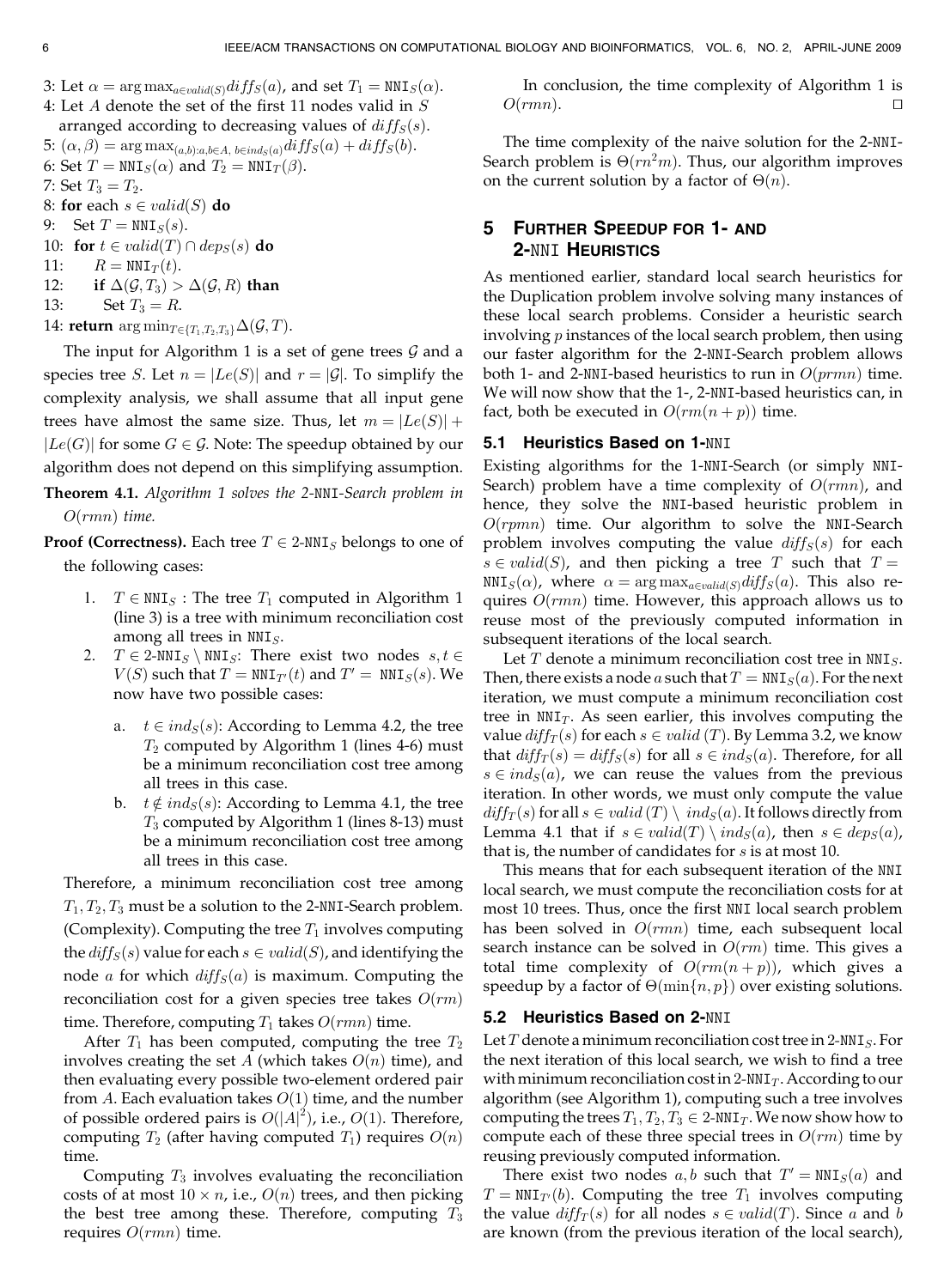the method used for 1-NNI above can be used to obtain the values  $\textit{diff}_{T'}(s)$  for all  $s \in \textit{valid}(T')$  in  $O(rm)$  time. Once this is done, the same algorithm is reapplied to compute the values  $diff_T(s)$  for all  $s \in valid(T)$ . This step also takes  $O(rm)$  time. Hence, the tree  $T_1$  can be computed in  $O(rm) + O(rm)$ , i.e.,  $O(rm)$  time.

Once all the  $diff_T(s)$  values have been obtained for all  $s \in valid(T)$ , computing the tree  $T_2$  takes  $O(n)$  time (see the complexity analysis in the proof of Theorem 4.1).

In order to compute the tree  $T_3$ , we first compute the tree  $NNI<sub>T</sub>(s)$  and then compute the costs for at most 10 trees derived from  $NNI<sub>T</sub>(s)$ , for each  $s \in valid(T)$  (see Algorithm 1). In particular, let  $s, t \in V(T)$  such that  $R' = \text{NNI}_{T}(s)$  and  $R = \text{NNI}_{R}(t)$ , and  $t \notin ind_T(s)$ . By Lemma 3.3, there are  $O(10n)$  possible candidates for the pair  $(s, t)$ . In order to compute  $T_3$ , it is sufficient to show how to compute these  $O(10n)$  reconciliation costs. In particular, we must compute the value  $diff_T(s) + diff_{R'}(t)$  for all possible pairs  $(s, t)$ . The main idea is to show that for all but a constant number of the candidate pairs  $(s, t)$ , the value  $diff_T(s) + diff_{R}(t) =$  $diff_S(s) + diff_{NNI_S(s)}(t)$ . Thus, most of the values computed in the previous step can be directly reused in the current step.

Observe that the equality  $diff_T(s) + diff_{R}(t) = diff_S(s) +$  $diff_{NNI_{S}(s)}(t)$  is violated only if 1)  $s \notin valid(S)$  or  $t \notin valid$  $(NNI<sub>S</sub>(s))$  or 2)  $diff<sub>T</sub>(s) \neq diff<sub>S</sub>(s)$  or  $diff<sub>R'</sub>(t) \neq diff<sub>NNI<sub>S</sub>(s)</sub>(t)$ . For Case 1, there are at most two candidates each for  $s$  and  $t$ (since  $T$  is obtained from  $S$  by no more than two NNI operations). For Case 2, it can be easily shown, based on Lemmas 3.2-3.4 that there are only  $O(1)$  such candidate pairs for  $(s, t)$ . This implies that only  $O(1)$  of the possible  $O(10n)$  values need to be recomputed.

Thus,  $T_3$  can be computed in  $O(rm)$  time as well, which, in turn, implies that a minimum reconciliation cost tree in 2-NNI<sub>T</sub> can be computed in  $O(rm)$  time. This gives a total time complexity of  $O(rm(n + p))$  for 2-NNI-based heuristics, which gives a speedup by a factor of  $\Theta(n\times \min\{n, p\})$  over the naive solution.

# 6 OPTIMIZING THE 3-NNI-SEARCH PROBLEM

The main idea behind our algorithms for the 1- and 2-NNI-Search problems, as well as their speedup, is that when an NNI operation is performed on a tree, it only affects the mapping in a small, constant sized region of the tree. Since the reconciliation cost depends only on the mapping from the gene trees, in the new species tree thus obtained, much of the information computed for the original tree remains valid. This idea applies equally well for solving the  $k$ -NNI-Search problem, for  $k > 2$ , but the number of cases to be considered increases exponentially as k increases. However, for the special case of  $k = 3$ , the algorithm for 2-NNI-Search extends in a rather straightforward manner.

The trees in 3-NNI<sub>S</sub> must be in at least one of 2-NNI<sub>S</sub>, or  $3-NNI<sub>S</sub> \$  2-NNI<sub>S</sub>. We have already seen how to obtain a minimum reconciliation cost tree in  $2-NNI<sub>S</sub>$ . Therefore, the problem is to find a minimum reconciliation cost tree in 3-NNI<sub>S</sub>  $\sum$  2-NNI<sub>S</sub>. All the trees in 3-NNI<sub>S</sub>  $\sum$  2-NNI<sub>S</sub> are obtained by performing exactly three successive NNI operations on tree *S*. Consider some tree  $T \in 3{\text{-}NNI}_S \setminus 2{\text{-}NNI}_S$ . Then, there must exist three nodes  $s, t, u \in V(S)$  such that  $T = NNT_{T}(u)$ ,  $T' =$  $NNI_{T''}(t)$ , and  $T'' = NNI_{S}(s)$ . We can divide our analysis of the possible interrelationships between  $s, t$ , and  $u$  into six cases such that if we can calculate a minimum reconciliation cost tree separately for each of these six cases, then the tree with minimum reconciliation cost among these six trees will be a minimum reconciliation cost tree in  $3-NNI<sub>S</sub> \ \ 2-NNI<sub>S</sub>$ . Again, the main idea for efficient computation is that if an NNI operation is independent of the other two, then we can reuse the already computed  $diff$  values; otherwise, we make use of the fact that if two or more of the NNI operations are not independent, then they must be in close proximity to each other and this limits the number of such cases. The six cases are as follows:

- 1.  $t \in ind_S(s), u \in ind_{T''}(t) \cap ind_S(s)$ : This case can be solved in  $O(rmn)$  time by a simple extension of the technique used to obtain the tree  $T_2$  in Algorithm 1.
- 2.  $t \in ind_S(s), u \in ind_S(s) \setminus ind_{T''}(t)$ : Since  $u, t \in ind_S(s)$ and  $u \notin ind_{T''}(t)$ , there are  $O(n)$  candidate pairs  $(t, u)$ . We first evaluate the change in the cost of  $S$  when the two NNI operations defined by  $t$  and  $u$  are performed successively on *S*. This takes  $O(rmn)$  time. Since this change in the cost must be independent of the change in the cost when S is changed into  $NNI_S(s)$ , a technique similar to the one used for Case 1 can now be used to obtain a best tree for this case.
- 3.  $t \in ind_S(s), u \in ind_{T''}(t) \setminus ind_S(s)$ : It can be shown that there are at most  $O(1)$  candidates for the ordered pair  $(t, u)$ , such that the tree produced from S by performing successively the three NNI operations defined by  $(s, t, u)$  is different from the tree produced from S by performing successively the three NNI operations defined by  $(s, u, t)$ . For such candidates, the cost can be computed naively in  $O(rmn)$  time. All the remaining costs can be obtained exactly as in Case 2. (Since swapping  $t$ and  $u$  in Case 3 produces Case 2.)
- $t \in ind_S(s), u \notin ind_{T''}(t) \cup ind_S(s)$ : For any given s, there are only  $O(1)$  candidates for  $u$ , and hence, by Lemma 3.4, only  $O(1)$  candidates for t. This case is therefore solvable in  $O(rmn)$  time.
- 5.  $t \notin ind_S(s), u \in ind_{T''}(t) \cap ind_S(s)$ : For any given s, there are only  $O(1)$  candidates for t, and since  $u \in ind_{T''}(t) \cap ind_S(s)$ , the values of  $diff_S(a)$  computed for each  $a \in valid(S)$  can be reused to quickly obtain the best candidate for  $u$ , for any given  $s, t$ .
- 6.  $t \notin ind_S(s)$ ,  $u \notin ind_{T''}(t) \cap ind_S(s)$ : For any given s, there are  $O(1)$  candidates each for both t and u. Therefore, these can be naively handled in  $O(rnm)$ time.

Thus, a minimum reconciliation cost tree can be obtained for each of the six cases in  $O(rmn)$  time, which, in turn, gives us an  $O(rmn)$  time algorithm for the 3-NNI-Search problem.

The algorithm used to obtain further speedup for 2-NNIbased heuristics also extends in a similar fashion to 3-NNIbased heuristics. This gives a total time complexity of  $O(rm(n+p))$  for the 3-NNI-based heuristic.

# 7 AGENERALIZED FRAMEWORK FOR LOCAL SEARCH PROBLEMS

Any local search problem on trees is defined by 1) the objective function used to evaluate the trees, 2) the tree edit operation used, and 3) the number  $k$  of edit operations to be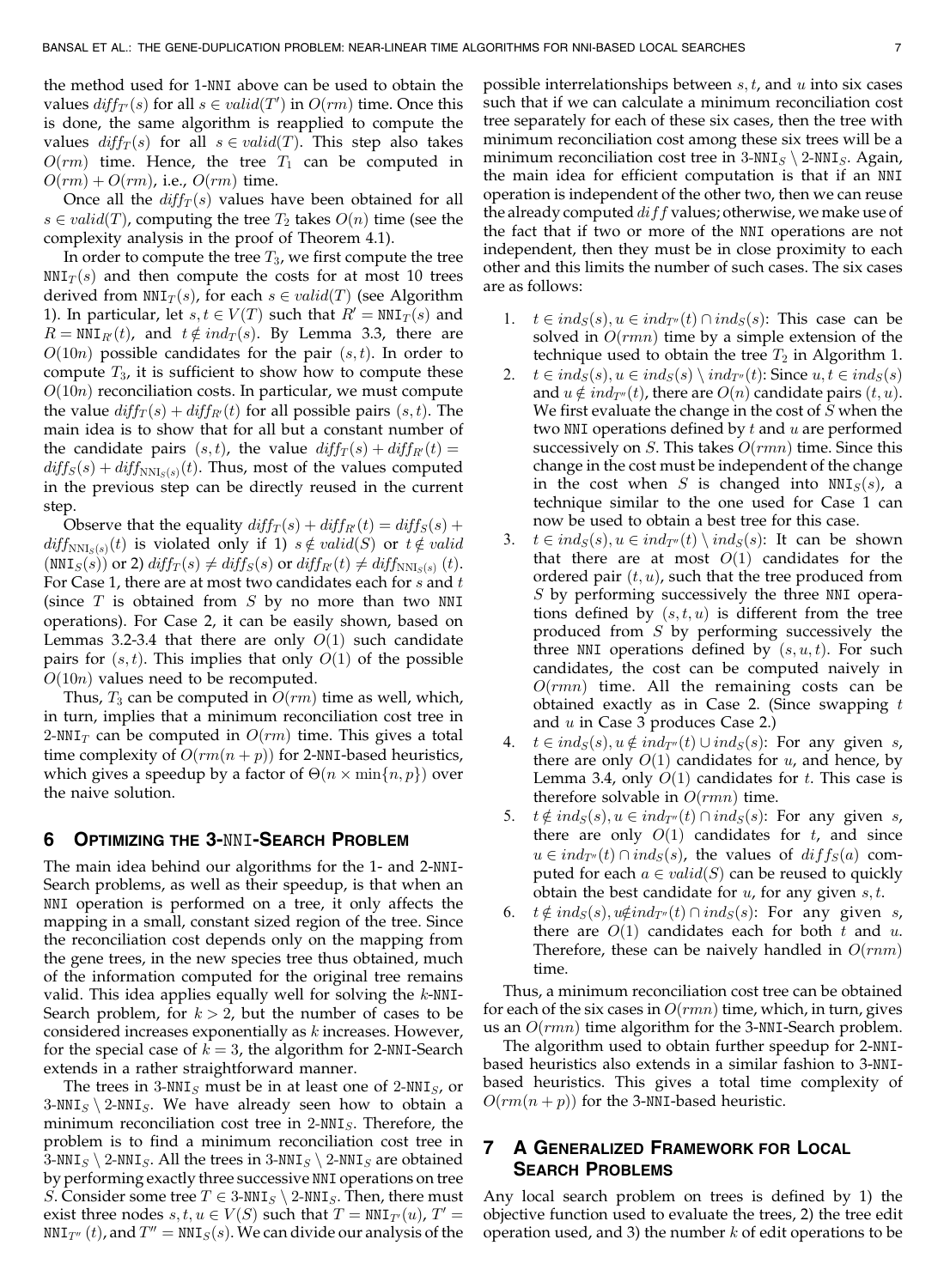performed per local search step. The techniques developed in this paper can be used to efficiently solve any local search problem for which the objective function and tree edit operation are such that the number of edit operations on a tree S that are "dependent" (defined analogously) on any given edit operation on S is bounded by a constant  $c_1$  (e.g., see Lemma 3.3), and the number of edit operations which have any given edit operation as a dependent is bounded by a constant  $c_2$  (e.g., see Lemma 3.4). Let  $c = \max\{c_1, c_2\}$ . We will show that if this property is satisfied, then the local search problem is fixed parameter tractable in  $k$ . In particular, we show that such local search problems can be solved in  $O^*(2^{k^2} \cdot (c^k k^2)^k)$  time.<sup>4</sup>

Consider a sequence of  $k$  edit operations. Then each of these edit operations can be dependent or independent with regards to each of the edit operations performed before it. Thus, given the first operation, there are two choices (dependent or independent with regards to the first one),  $2<sup>2</sup>$  choices for the third one (dependent or independent with regards to the first and second ones), and so on. For the k total edit operations, this gives us  $2\sum_{i=1}^i i$ , i.e.,  $\Theta(2^{k^2})$ , possible cases. We will show how to compute a minimum reconciliation cost tree for any one of these  $\Theta(2^{k^2})$ possible cases within  $O^*(c^{k^2}k^{2k})$  time. A minimum reconciliation cost tree overall will then be the final solution.

Consider any one of the  $\Theta(2^{k^2})$  possible cases: We can now, in polynomial time, partition the given sequence of k operations into disjoint maximal subsequences such that each edit operation in a subsequence is dependent on at least one other operation that occurs earlier in that subsequence. Thus, given any edit operation, say  $a$ , in a subsequence, it must be independent with regards to all edit operations that occur in a different subsequence and which also occur before a in the original unpartitioned sequence. Let us call this property the "separation" property. We will compute a minimum reconciliation cost tree for each subsequence separately. To compute a minimum reconciliation cost tree for any given subsequence, we make use of the fact that each edit operation in the subsequence (except the very first one) is dependent on at least some other edit operation in that subsequence. Thus, there are at most  $c$  candidates for each operation, with the exception of the first one. Thus, if  $j$ denotes the length of the given subsequence, then the subsequence actually represents  $O^*(c^j)$  possible assignments of edit operations. Since  $j < k$ , all possible costs for each subsequence can thus be independently evaluated within  $O^*(c^k)$  time.

We must now pick an assignment of edit operations for each subsequence such that the separation property of the subsequences is maintained, and such that the sum of the costs associated with the assigned edit operations is minimum. To do this, we use a technique similar to the one used to obtain tree  $T_2$  in Algorithm 1. First, we sort all the  $O^*(c^k)$  possible assignments, for each subsequence, by increasing costs. This requires  $O^*(c^k)$  time. Let x denote the total number of subsequences. Consider the first  $O(c^k kx)$ assignments for each subsequence. It can be shown (using an argument similar to the one used in the proof of Lemma 4.2) that it is possible to pick one of these  $O(c^k kx)$ 

assignments for each subsequence such that the separation property is maintained and the sum of the costs associated with the chosen assignments is minimum overall. $5$  Such a selection of assignments can be naively found by trying out all combinations in  $O^*((c^k kx)^x)$ , i.e.,  $O^*(c^{kx}(kx)^x)$ , time.

Thus, since  $x = O(k)$ , we can conclude that the total time complexity of solving the local search problem is  $O^*(2^{k^2} \cdot c^{k^2} k^{2k})$ . In practice, for big k, the complexity of this approach would be much too high to be of any real use, however, our analysis does demonstrate how the ideas developed in this paper can be applied to other edit operations and objective functions.

#### 8 EXPERIMENTAL RESULTS

We evaluated the efficacy and efficiency of our novel algorithms by applying them to simulated data sets, and through comparative studies. For this evaluation, we implemented our algorithms for 1- and 2-NNI in the program DupTreeNNI.<sup>6</sup> In our experiments, we first compared our faster algorithm for 1-NNI to the program GeneTree [9], which implements the same standard NNI local search heuristic. Our results show that DupTreeNNI greatly outperforms GeneTree. And second, we demonstrate through our experiments that 2-NNI-based local searches are significantly better than those based on 1-NNI, while being just as efficient asymptotically.

Our experiments were performed on a workstation with a 2.40-GHz Intel Core 2 Quad Processor. All starting species trees for the heuristic searches were generated by using a standard random sequence addition algorithm (implemented in [38]).

#### 8.1 Performance and Scalability

In order to verify the exceptional performance of our algorithms, we compared DupTreeNNI (using 1-NNI) against the program GeneTree which implements the currently best known (naive) algorithm for the 1-NNI local search problem. We measured the runtime of each program to compute its final species supertree for the same set of input gene trees and the same starting species tree. The input gene trees for each run consists of a set of 20 randomly generated gene trees, all with the same set of taxa. We used input instances having 100, 200, 400, 1,000, and 10,000 taxa in the input trees, and for each instance, we performed 10 runs. DupTreeNNI shows a vast improvement in runtime and scalability compared to GeneTree (see Table 1).

Note that both programs implement exactly the same standard 1-NNI-based local search heuristic. However, the final reconciliation costs obtained by the two programs on the same input may still be different because when multiple equally optimal trees are encountered during a local search step, ties are broken arbitrarily. In practice, we observed little or no difference in the final reconciliation costs.

<sup>4.</sup> The  $O^*$  notation ignores the polynomial component of the fixed parameter algorithm.

<sup>5.</sup> It is also possible that such an assignment for the  $x$  independent sequences does not exist. If this happens, then we can simply ignore this particular case.

<sup>6.</sup> DupTreeNNI was implemented on top of base code from the program DupTree [38], which implements standard local search heuristics for the gene-duplication problem.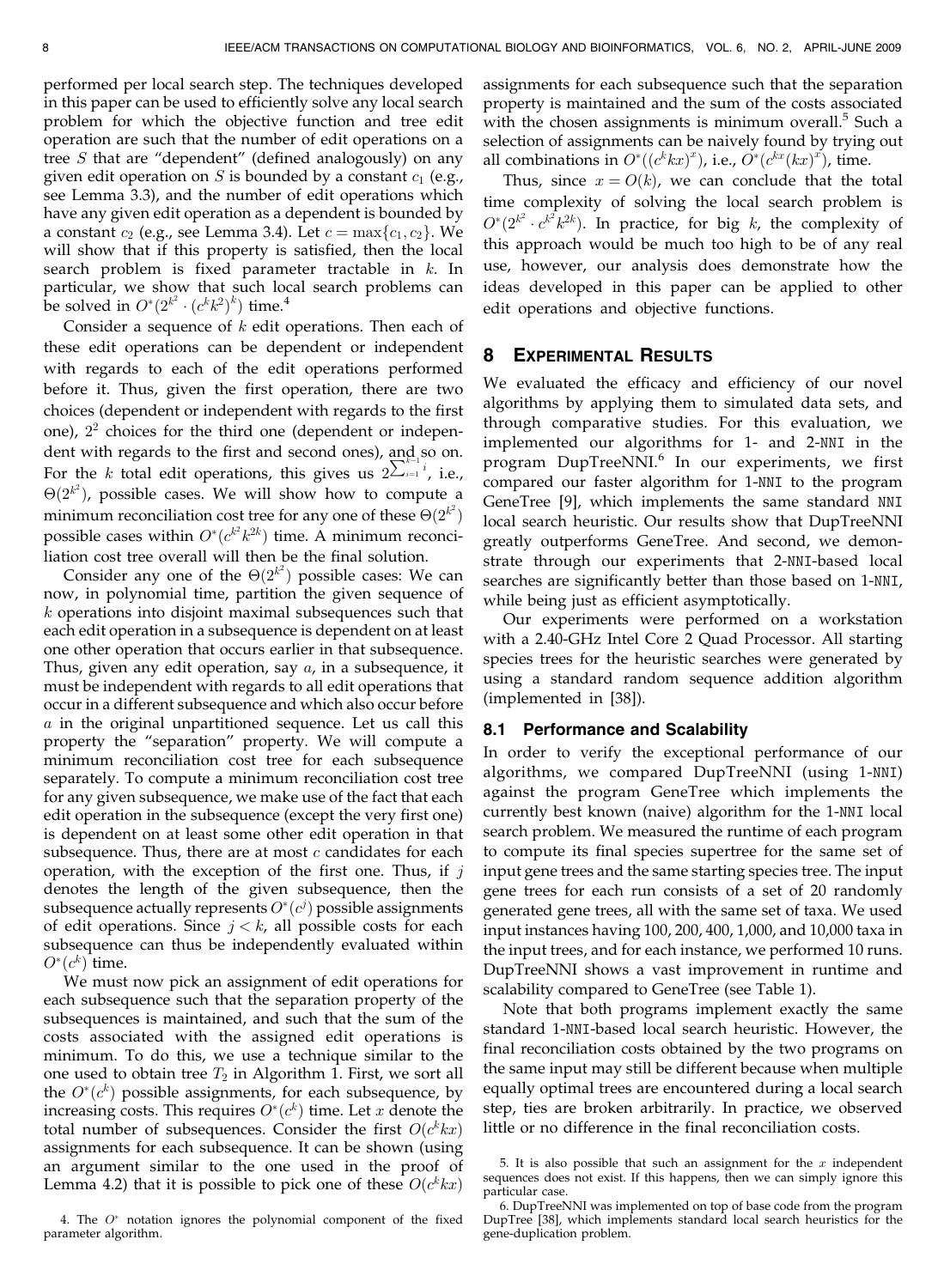Taxa **GeneTree DupTreeNNI** min max avg max 100  $4s$  $13s$  $8s$  $< 1s$  $\overline{200}$  $\overline{43s}$  $1:46s$ 1:09s  $1s$ 300  $2:03s$  $4:51s$  $3:23s$  $1s$  $400$  $5:12s$ 11:16s  $7:42s$  $2s$  $\overline{8s}$ 1,000  $\overline{a}$ 10,000  $29:09s$ L.  $\overline{a}$  $\overline{\phantom{0}}$ 

TABLE 1 Time Comparison of GeneTree and DupTreeNNI

### 8.2 Evaluating the Applicability and Performance of 2-NNI

Local searches based on 2-NNI are more desirable than those based on 1-NNI because of the following two reasons: 1) the 2-NNI neighborhood is much larger than the 1-NNI neighborhood and therefore local search heuristics based on 2-NNI could be expected to yield better results and 2) we could show that the 2-NNI local search problem could be solved in the same time complexity as the 1-NNI problem. Our experiments strongly validate both of these points. Table 2 shows the runtime comparison between local search heuristics based on 1-NNI and 2-NNI. We performed 50 runs for each taxa set size (except for 5,000 and 10,000 taxa, for which only 10 runs were performed). Observe that irrespective of the size of the input data set, local search heuristics based on 2-NNI are, on average, only about 10 times slower than those based on 1-NNI. This is partly because of the larger constant factor in the time complexity for 2-NNI local search and partly because of larger number of local search steps in the heuristic search, a consequence of the larger neighborhood size.

Table 3 compares the performance (in terms of final reconciliation cost) of 1-NNI and 2-NNI. As before, we performed 50 runs for each taxa set size (except for 5,000 and 10,000 taxa, for which only 10 runs were performed). It can be clearly seen that heuristics based on 2-NNI outperform heuristics based on 1-NNI in terms of the reconciliation costs of the inferred species trees. In fact, in all our experiments, we observed that heuristics based on 2-NNI were approximately twice as effective at reducing the reconciliation cost as heuristics based on 1-NNI. For example, for the input data set with 1,000 taxa, the average reconciliation cost of the starting species trees was 10,443; this implies that the average difference between the reconciliation costs for the starting species tree and the final species trees was 12 for the heuristic based on 1-NNI, and 26 for the heuristic based on 2-NNI.

It should also be noted that the impact of the iterative speedup increases as the number of gene trees increases. For example, for 20 gene trees on 200 taxa, the number of iterations, on average, performed by 1-NNI- and 2-NNI-based heuristics was 7 and 12, respectively; however, for 1,000 gene trees over the same taxa, the number of iterations were 38 and 56, respectively. Recall that every subsequent iteration of 1-, 2-, and 3-NNI local search (after the first local search step) requires only linear time. Typical gene tree parsimony analyses involve large numbers of gene trees, and heuristics that make use of our algorithms are therefore extremely efficient in practice.

# 9 OUTLOOK AND CONCLUSION

We introduced algorithms that significantly speed up NNIbased local search heuristics for the duplication problem. These algorithms extend naturally to local search problems based on the Edge Contraction and Refinement (ECR) edit operation [19], [20]. Thus, heuristic searches involving p instances of the 1-, 2-, or 3-ECR-Search problems can all be completed in  $O(rm(n + p))$  time as well.

Our algorithms form the basis for extremely efficient local search heuristics. In particular, our 2- and 3-NNI local search algorithms can greatly improve on the performance of classical 1-NNI local search heuristics, without sacrificing efficiency. It is known, however, that local search heuristics based on SPR or TBR tend to be more effective than those based on NNI. Traditionally, local search heuristics based on 1-NNI have been used to perform gene tree parsimony analyses on trees that were too large to be analyzed using SPR- or TBR-based heuristics [3], [9]. Even though recent results have greatly reduced the time complexity of SPR and TBR local searches [17], [18], our new algorithms for 1-, 2-, and 3-NNI imply that local searches based on NNI are still the fastest by far. Therefore, the real power of our algorithms can be best exploited as part of a heuristic that mixes 1-, 2-, and 3- NNI local searches with SPR and TBR local searches (see [14]).

| Taxa   | $1-NNI$ |        |        |              | $2-NNI$      |          |          |        |
|--------|---------|--------|--------|--------------|--------------|----------|----------|--------|
|        | min     | max    | avg    | st dev       | min          | max      | avg      | st dev |
| 100    | < 1s    | 1s     | $<$ 1s | $\langle$ 1s | $\langle$ 1s | 2s       | 1s       | 1s     |
| 200    | $<$ 1s  | 1s     | $<$ 1s | $\langle$ 1s | 2s           | 7s       | 4s       | 1s     |
| 300    | $<$ 1s  | 1s     | 1s     | $\langle$ 1s | 7s           | 13s      | 9s       | 1s     |
| 400    | 1s      | 2s     | 1s     | $\langle$ 1s | 12s          | 18s      | 15s      | 1s     |
| 500    | 1s      | 2s     | 2s     | $\langle$ 1s | 17s          | 30s      | 23s      | 3s     |
| 1,000  | 7s      | 8s     | 8s     | $\langle$ 1s | 1:08s        | 1:43s    | 1:26s    | 9s     |
| 2,000  | 33s     | 36s    | 34s    | 1s           | 4:55s        | 5:41s    | 5:19s    | 12s    |
| 4,000  | 2:33s   | 3:13s  | 2:52s  | 13s          | 22:07s       | 32:02s   | 27:13s   | 2:54s  |
| 5,000  | 4:16s   | 4:27s  | 4:21s  | 4s           | 35:41s       | 47:17s   | 38:30s   | 3:13s  |
| 10,000 | 22:08s  | 29:09s | 23:57s | 2:27s        | 3:03:55s     | 4:10:06s | 3:53:50s | 18:57s |

TABLE 2 Time Comparison for 1-NNI and 2-NNI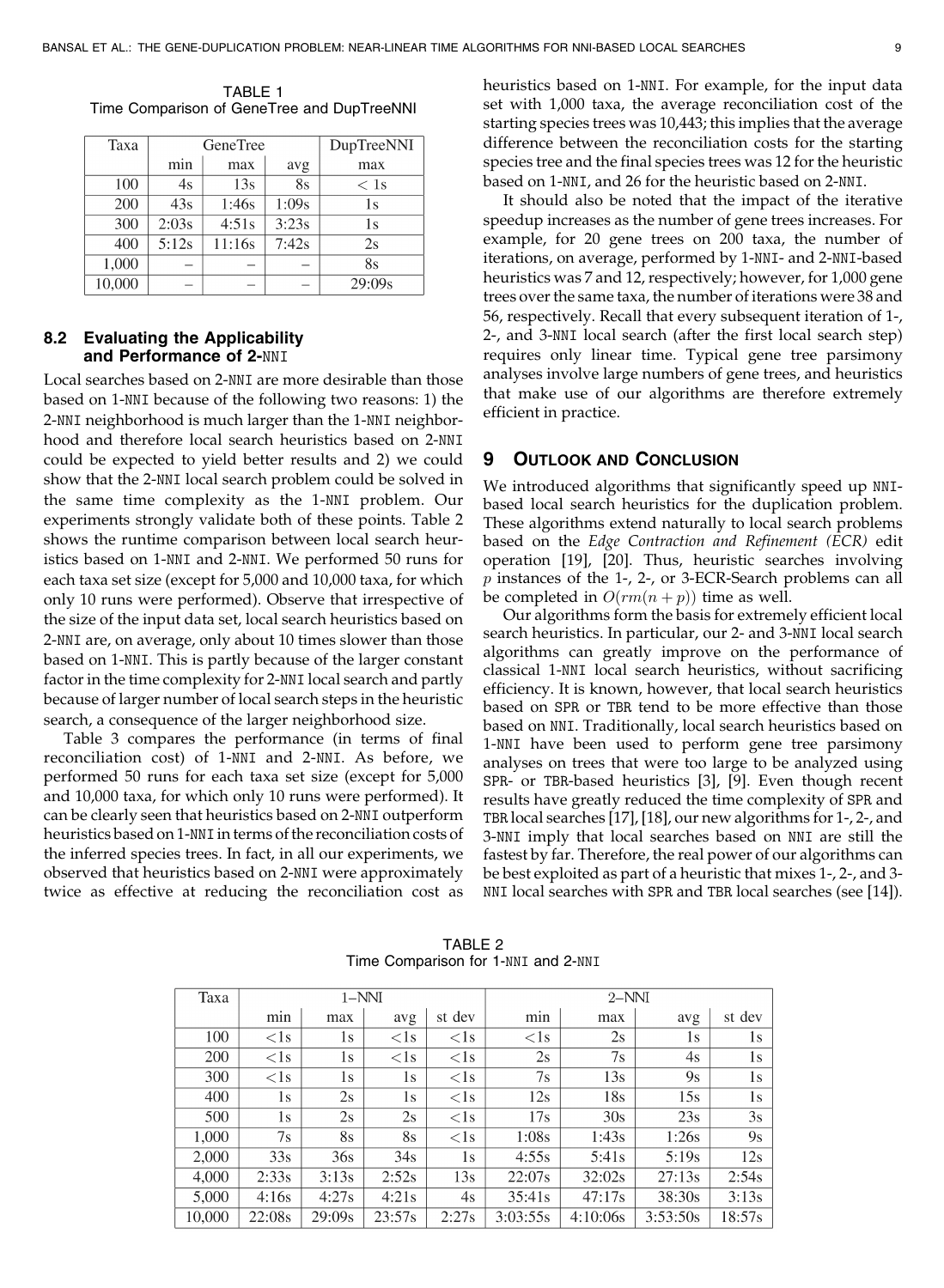| Taxa   |         | $1-NNI$ |         |        | $2-NNI$ |         |         |        |
|--------|---------|---------|---------|--------|---------|---------|---------|--------|
|        | min     | max     | avg     | st dev | min     | max     | avg     | st dev |
| 100    | 998     | 1.041   | 1.021   | 10.41  | 982     | 1,029   | 1,012   | 10.17  |
| 200    | 2,037   | 2,095   | 2,067   | 15.84  | 2.033   | 2,089   | 2,058   | 16.44  |
| 300    | 3,077   | 3,146   | 3,116   | 18.36  | 3,064   | 3,139   | 3,105   | 18.51  |
| 400    | 4.128   | 4,208   | 4.167   | 18.29  | 4,113   | 4.198   | 4,156   | 18.85  |
| 500    | 5,155   | 5,281   | 5,213   | 25.56  | 5,149   | 5,277   | 5,200   | 25.44  |
| 1.000  | 10,377  | 10.504  | 10,431  | 32.44  | 10,356  | 10,485  | 10.417  | 32.53  |
| 2.000  | 20,726  | 20,960  | 20,847  | 54.27  | 20,710  | 20.939  | 20,830  | 54.15  |
| 4.000  | 41,501  | 41,840  | 41,712  | 75.92  | 41,480  | 41,820  | 41.691  | 76.27  |
| 5,000  | 52,114  | 52.268  | 52.186  | 48.19  | 52,084  | 52,246  | 52,159  | 47.19  |
| 10,000 | 104,147 | 104.367 | 104,259 | 83.35  | 104,112 | 104,329 | 104,224 | 81.82  |

TABLE 3 Comparison of Final Reconciliation Costs for 1-NNI and 2-NNI

Such a heuristic would be both fast and effective, which would enable much larger analyses to be performed within a reasonable time. The ideas developed in this paper, along with our fixed parameter algorithm for generalizations of the k-NNI problem to other edit operations and objective functions, might also find use in other settings.

#### ACKNOWLEDGMENTS

The authors thank Gordon Burleigh and the anonymous referees for their invaluable comments. This work was supported in part by US National Science Foundation grant no. 0334832. A preliminary version of this paper appeared at the 2008 International Symposium on Bioinformatics Research and Applications (ISBRA) [1].

#### **REFERENCES**

- [1] M.S. Bansal and O. Eulenstein, "The Gene-Duplication Problem: Near-Linear Time Algorithms for NNI-Based Local Searches," Proc. Int'l Symp. Bioinformatics Research and Applications (ISBRA), pp. 14-25, May 2008.
- [2] M. Goodman, J. Czelusniak, G.W. Moore, A.E. Romero-Herrera, and G. Matsuda, "Fitting the Gene Lineage into Its Species Lineage: A Parsimony Strategy Illustrated by Cladograms Constructed from Globin Sequences," Systematic Zoology, vol. 28, pp. 132-163, 1979.
- [3] R. Guigó, I. Muchnik, and T.F. Smith, "Reconstruction of Ancient Molecular Phylogeny," Molecular Phylogenetics and Evolution, vol. 6, no. 2, pp. 189-213, 1996.
- [4] I. Wapinski, A. Pfeffer, N. Friedman, and A. Regev, "Automatic Genome-Wide Reconstruction of Phylogenetic Gene Trees," Proc. Int'l Conf. Intelligent Systems for Molecular Biology/European Conf. Computational Biology (ISMB/ECCB) (Supplement of Bioinformatics), pp. 549-558, July 2007.
- [5] I. Wapinski, A. Pfeffer, N. Friedman, and A. Regev, "Natural History and Evolutionary Principles of Gene Duplication in Fungi," Nature, vol. 449, pp. 54-61, 2007.
- [6] L. Arvestad, A.-C. Berglund, J. Lagergren, and B. Sennblad, "Bayesian Gene/Species Tree Reconciliation and Orthology Analysis Using MCMC," Proc. Int'l Conf. Intelligent Systems for Molecular Biology (ISMB) (Supplement of Bioinformatics), pp. 7-15, 2003.
- [7] L. Arvestad, A.-C. Berglund, J. Lagergren, and B. Sennblad "Gene Tree Reconstruction and Orthology Analysis Based on an Integrated Model for Duplications and Sequence Evolution," Proc. Ann. Int'l Conf. Research in Computational Molecular Biology (RECOMB), pp. 326-335, 2004.
- [8] B. Ma, M. Li, and L. Zhang, "From Gene Trees to Species Trees," SIAM J. Computing, vol. 30, no. 3, pp. 729-752, 2000.
- [9] R.D.M. Page, "GeneTree: Comparing Gene and Species Phylogenies Using Reconciled Trees," Bioinformatics, vol. 14, no. 9, pp. 819- 820, 1998.
- [10] R.D.M. Page and E.C. Holmes, Molecular Evolution: A Phylogenetic Approach. Blackwell Science, 1998.
- [11] C. Semple and M. Steel, *Phylogenetics*, pp. 30-33. Oxford Univ. Press, 2003.
- [12] B.L. Allen and M. Steel, "Subtree Transfer Operations and Their Induced Metrics on Evolutionary Trees," Annals of Combinatorics, vol. 5, pp. 1-13, 2001.
- [13] M. Bordewich and C. Semple, "On the Computational Complexity of the Rooted Subtree Prune and Regraft Distance," Annals of Combinatorics, vol. 8, pp. 409-423, 2004.
- [14] R.D.M. Page and M.A. Charleston, "From Gene to Organismal Phylogeny: Reconciled Trees and the Gene Tree/Species Tree Problem," Molecular Phylogenetics and Evolution, vol. 7, pp. 231-240, 1997.
- [15] D.L. Swofford, G.J. Olsen, P.J. Waddel, and D.M. Hillis, "Phylogenetic Inference," Molecular Systematics, D.M. Hillis, C. Moritz, and B.K. Mable, eds., chapter 11, pp. 407-509, Sinauer Assoc., 1996.
- [16] D. Chen, O. Eulenstein, D. Fernández-Baca, and J.G. Burleigh, "Improved Heuristics for Minimum-Flip Supertree Construction," Evolutionary Bioinformatics, vol. 2, pp. 347-356, 2006.
- [17] M.S. Bansal, J.G. Burleigh, O. Eulenstein, and A. Wehe, "Heuristics for the Gene-Duplication Problem: A  $\Theta(n)$ Speedup for the Local Search," Proc. Ann. Int'l Conf. Research in Computational Molecular Biology (RECOMB), pp. 238-252, 2007.
- [18] M.S. Bansal and O. Eulenstein, "An  $\Omega(n^2/\log n)$  Speedup of TBR Heuristics for the Gene-Duplication Problem," IEEE/ACM Trans. Computational Biology and Bioinformatics, vol. 5, no. 4, pp. 514-524, July-Sept. 2008.
- [19] G. Ganapathy, V. Ramachandran, and T. Warnow, "Better Hill-Climbing Searches for Parsimony," Proc. Workshop Algorithms in Bioinformatics (WABI), pp. 245-258, 2003.
- [20] G. Ganapathy, V. Ramachandran, and T. Warnow, "On Contractand-Refine Transformations between Phylogenetic Trees," Proc. Symp. Discrete Algorithms (SODA), pp. 900-909, 2004.
- [21] R.D.M. Page, "Maps between Trees and Cladistic Analysis of Historical Associations Among Genes, Organisms, and Areas," Systematic Biology, vol. 43, no. 1, pp. 58-77, 1994.
- [22] B. Mirkin, I. Muchnik, and T.F. Smith, "A Biologically Consistent Model for Comparing Molecular Phylogenies," J. Computational Biology, vol. 2, no. 4, pp. 493-507, 1995.
- [23] O. Eulenstein, "Predictions of Gene-Duplications and Their Phylogenetic Development," PhD dissertation, Univ. of Bonn, GMD Research Series no. 20/1998, 1998.
- [24] L. Zhang, "On a Mirkin-Muchnik-Smith Conjecture for Comparing Molecular Phylogenies," J. Computational Biology, vol. 4, no. 2, pp. 177-187, 1997.
- [25] K. Chen, D. Durand, and M. Farach-Colton, "Notung: A Program for Dating Gene Duplications and Optimizing Gene Family Trees," J. Computational Biology, vol. 7, pp. 429-447, 2000.